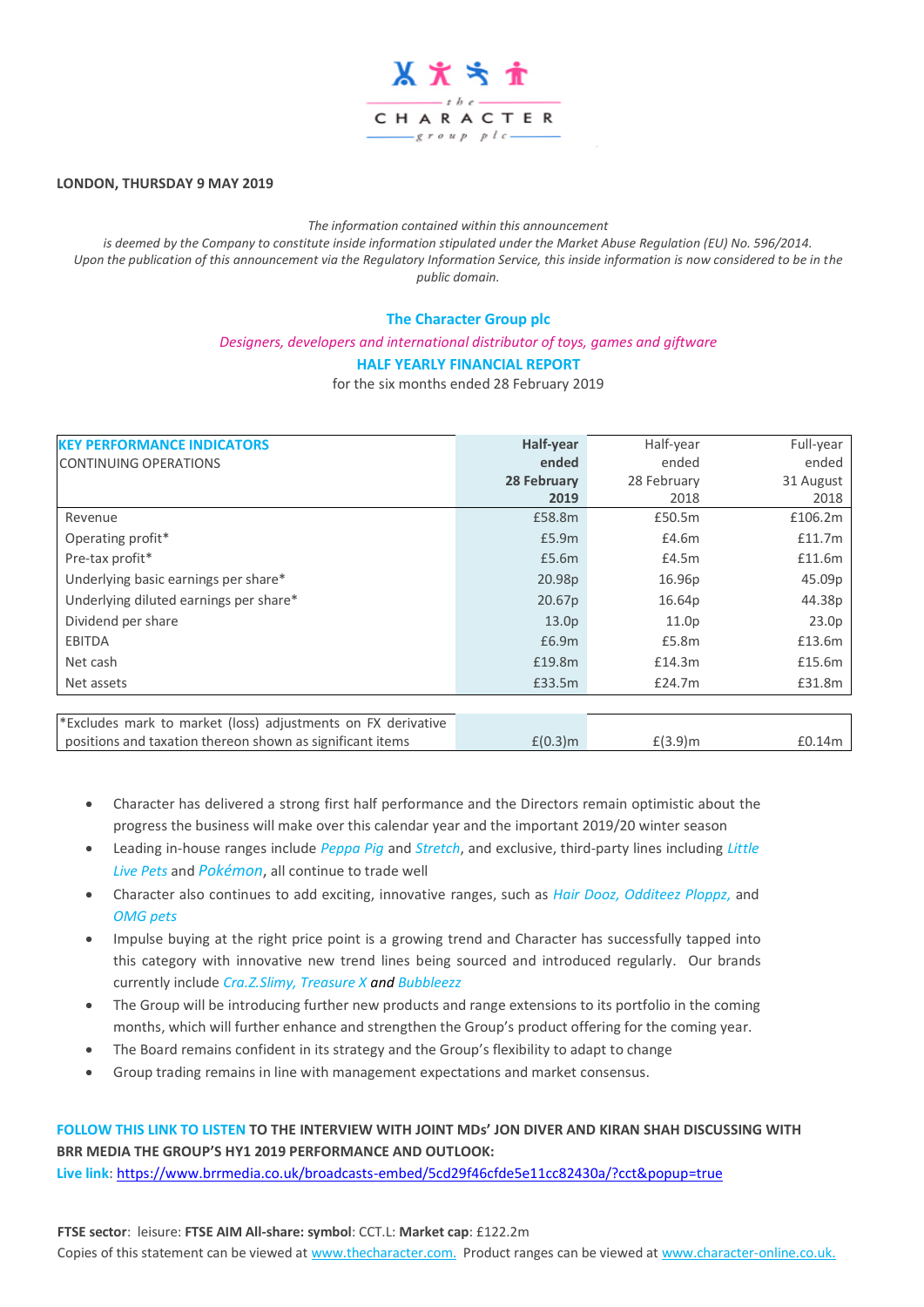# **ENQUIRIES**

#### **The Character Group plc**

**Jon Diver, Joint Managing Director Kiran Shah, Joint Managing Director Office: +44 (0) 208 329 3377 Mobile: +44 (0) 7831 802219 (JD) Mobile: +44 (0) 7956 278522 (KS) Email: [info@charactergroup.plc.uk](mailto:info@charactergroup.plc.uk)**

# **Panmure Gordon**

(*Nominated Adviser and Joint Broker)* Atholl Tweedie, Investment Banking Charles Leigh-Pemberton, Corporate Broking **Tel: +44 (0) 20 7886 2500**

#### **Allenby Capital Limited**

*(Joint Broker)* Nick Athanas **Tel: +44 (0) 20 3328 5656**

# **TooleyStreet Communications Limited**

*(Investor and media relations)* Fiona Tooley **Tel: +44 (0) 7785 703523 Email:** [fiona@tooleystreet.com](mailto:fiona@tooleystreet.com)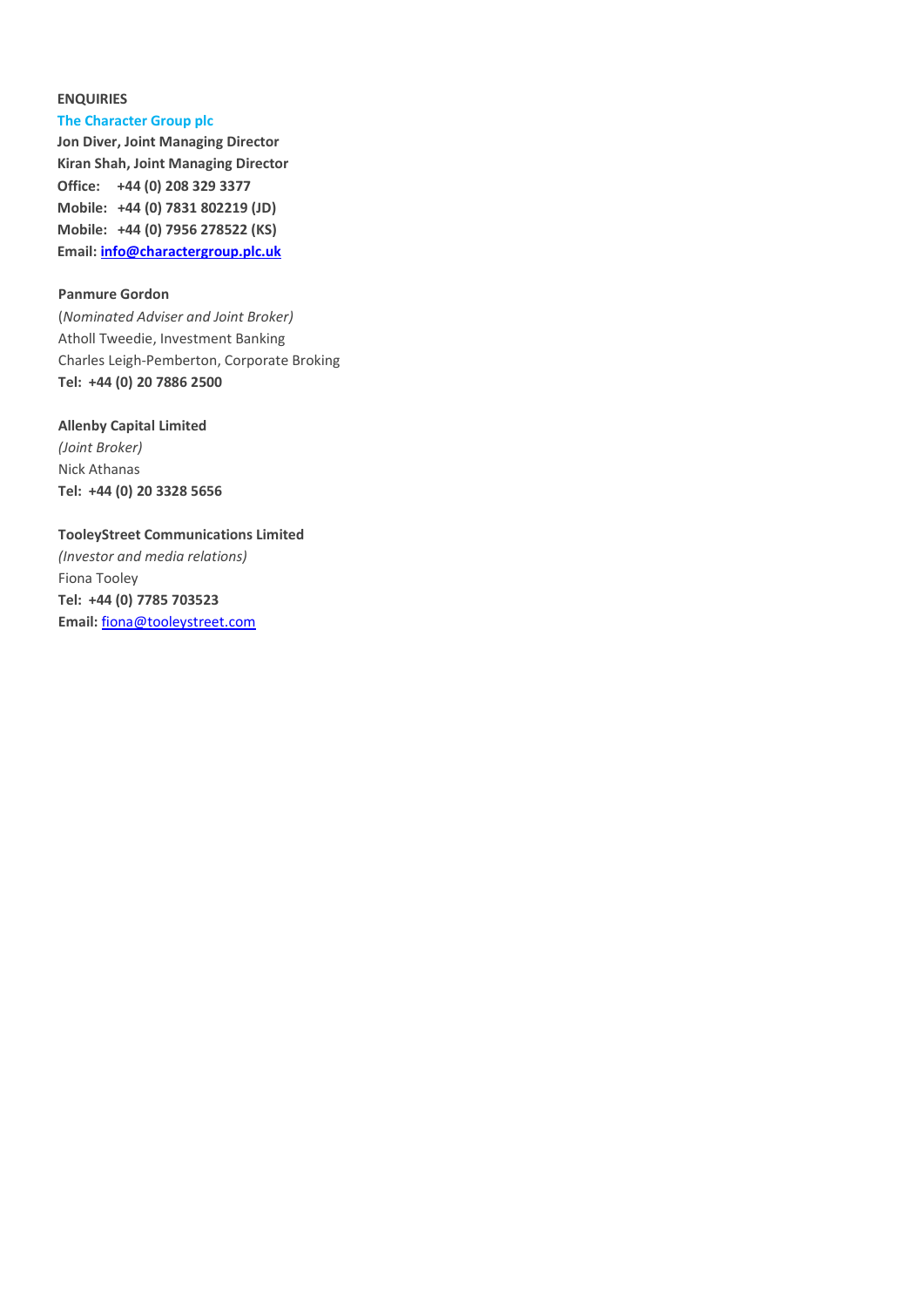# **The Character Group plc**

(the "Company" or "Group" or "Character") *Designers, developers and international distributor of toys, games and giftware*

#### **HALF YEARLY FINANCIAL REPORT**

for the six months ended 28 February 2019

## **INTRODUCTION**

Character is pleased to report that, with the good sell-through at retail during the 2018 Christmas period, the business has had a solid start to the 2019 calendar year. With stocks remaining firmly under control, a further enhanced net cash position, a strong balance sheet and a proven and balanced product portfolio, the Group's performance and prospects remain healthy.

On 17 October 2018, we acquired a 55% shareholding in OVG-PROXY A/S ("Proxy"), a Danish toy distributor based in Copenhagen.

For the period to 28 February 2019, turnover at £58.8m was 16.5% up on the previous comparable period (£50.5m). Profit before tax increased to £5.6m (2018 HY1 2018: £4.5m) and the net cash at the end of the period was £19.8m (2018 HY1 2018: £14.3m).

#### **OUR PORTFOLO**

We work in a dynamic market place and our business model is designed and has evolved to have the necessary agility to operate efficiently in adapting to the demands of change. We work tirelessly to anticipate and then deliver what our customers seek in terms of product, quality and price point. Our current portfolio is derived from our own-developed, inhouse ranges, including those that we produce 'under licence', and those of third-party manufacturers, which we distribute in our territories on an exclusive basis. Our close partnerships and ongoing dialogue with our suppliers and customers give us invaluable feedback that enables us to develop and adjust our plans to optimise our sales penetration. This informed and responsive approach to understanding and working within our market gives us a strong platform across which we are able to promote and sell a broad portfolio of relevant, in-demand products. Our blend of long-term customers and suppliers and more recent entrants to the retail market, sees our business well balanced and diversified in both its customers and suppliers, thereby marginalising any potential concentration risk.

During this period, our evergreen branded, pre-school *Peppa Pig* range, now in its 15th year, has continued to grow well, both domestically and in our international markets. This brand is a striking example of how our business model is applied to understand what the market and consumer wants from a product range and to develop it over many years, keeping it fresh, innovative, fun and educational. To view some of these exciting developments within this range, follow this link: [https://www.youtube.com/watch?v=VR5AViNTvno.](https://www.youtube.com/watch?v=VR5AViNTvno)

Old favourites like *Fireman Sam* and *Ben* and *Holly (*[https://youtu.be/C2c3PlMbgMU\)](https://youtu.be/C2c3PlMbgMU), which are now well-established ranges, have also performed with resilience in the market. The *Stretch* range remains popular and in demand and is trading well in both our home market and internationally. We are also currently focused on capturing new licence opportunities for this range, which we anticipate will lead to exciting extensions to this enduring brand.

Our strong and diverse, core portfolio has been complemented, over the last few years, by trend lines. Positioned in the market at the right price point, this category of toy has been a growing trend since its introduction to the market a couple of years ago. We have successfully built our offering in this dynamic category and continue to add to it, with new novel and innovative products being sourced and added to our ranges regularly. Our brands in this category currently include *Cra.Z.Slimy* [\(https://www.youtube.com/watch?v=P43wXCEytPQ\)](https://www.youtube.com/watch?v=P43wXCEytPQ)*, Treasure X, Bubbleezz* and *Odditeez Ploppz* ([https://www.youtube.com/watch?v=OOVUnCiM3z0\)](https://www.youtube.com/watch?v=OOVUnCiM3z0).

At the recent toy fairs, we once again successfully launched our next season's ranges and a great variety of new products and range extensions. Our product development team has also been working hard on several collaborations with overseas toy companies; these partnerships have played an important part in evolving our expanded, innovative product offering.

The Group will be introducing further new products and range extensions to its portfolio in the coming months, which will further enhance and strengthen the Group's product offering for the coming year. Examples of these are: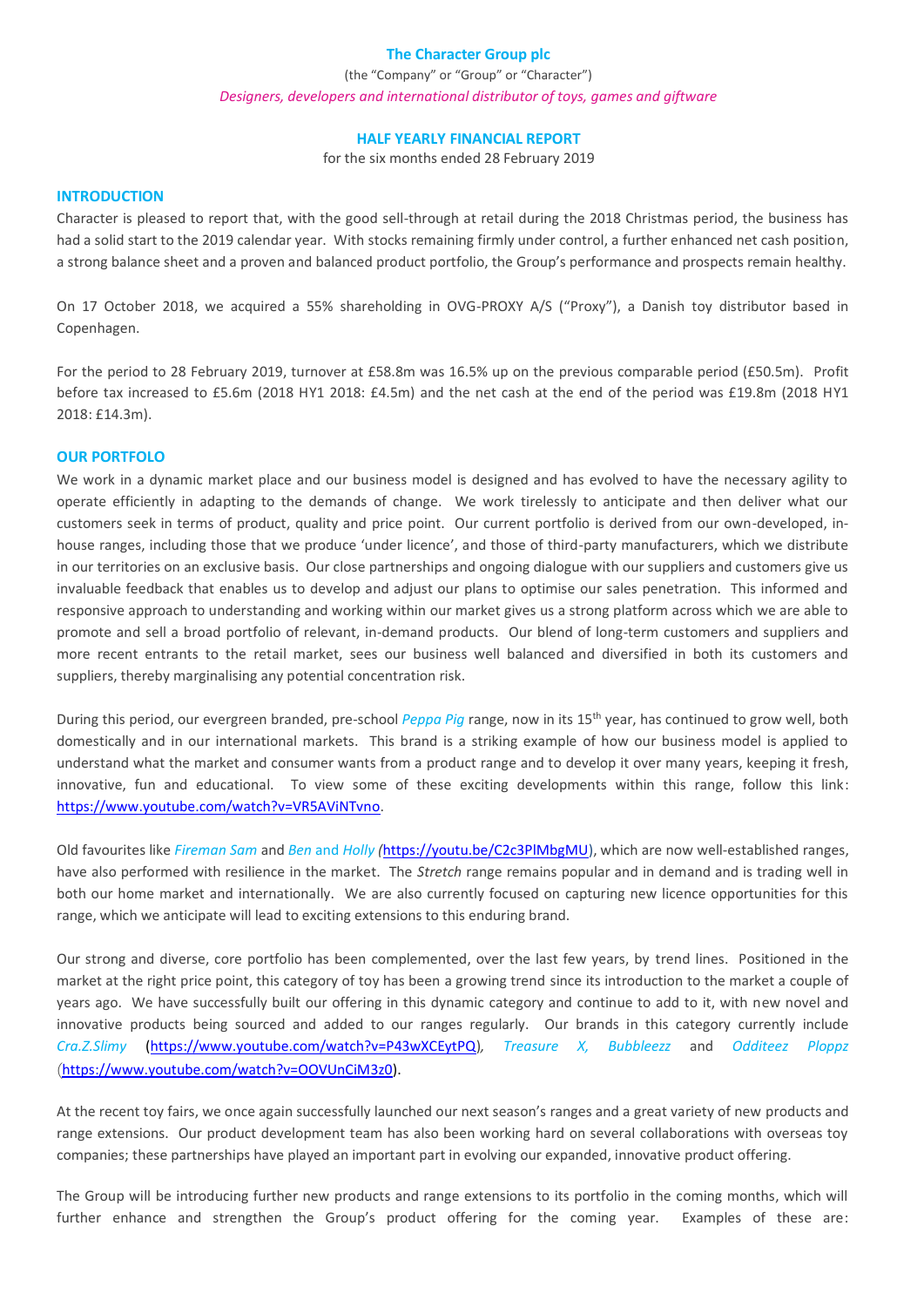- $\triangleright$  Character's own-developed ranges:
	- *Peppa Pig* wooden playhouse, theatre stage playset and a vehicle, [https://youtu.be/Z\\_csn8Mr5f0](https://youtu.be/Z_csn8Mr5f0) *Stretch* figures <https://youtu.be/juHkTpGXBNg>
- ➢ Third-party ranges:

*Hair Dooz* [https://www.youtube.com/watch?v=0hjycCPP5\\_Y](https://www.youtube.com/watch?v=0hjycCPP5_Y) *Pokémon* – Classic, and movie related products – due for summer launch <http://www.thecharacter.com/detectivepikachuplush> *OMG pets* (Little Live Pets range) Laser X Original Double Pack "30 <https://www.youtube.com/watch?v=5LYlLCyzzyY> *Ballerina Dreamer* Dancing Ballerina <https://youtu.be/H3BKk0wmSGg> "*What's in a Box*" which is a YouTube sensation.

To view our current portfolio, go to [www.character-online.co.uk.](http://www.character-online.co.uk/)

#### **AWARDS**

We were delighted to achieve two accolades at the annual Toy Industry Awards held in January, during the all important London Toy Fair. We were awarded the coveted "Supplier of the Year" Award in recognition of the excellent standard of service that we provide to our customers. In addition, *Soft 'n Slo Squishies* was announced the winner of the "Craze of the Year" category. Two further Character Options brands received recognition, with nominations in the pre-school category for *Peppa Pig* and in the craze category *for Bubbleez*.

## **OUR PEOPLE**

Our experienced, knowledgable and long serving teams in our UK and Far Eastern operations are proactive and focused on the delivery of the best service possible to customers and the supply of high-quality and in demand/most sought-after children's toys.

On behalf of all stakeholders, the Board would like to thank our personnel at all levels thoughout the business for their hard work, dedication and loyalty, which continues to underpin and develop both our enduring high-level customer relationships and collaborations and the Group's overall performance.

## **GROUP TRADING**

We are pleased to report an improved first half performance compared to the same time last year.

Revenue in the period being reported was £58.8m, against £50.5m in the comparable 2018 period (FY2018: £106.2m). Proxy contributed £6.2m of turnover in this period.

Our UK sales increased whilst the international sales, excluding USA, remained steady. Whilst USA sales continue to be challenging following the demise of Toys R Us, we are making good progress and should see an improvement in the second half.

A significant proportion of the Group's purchases are made in US dollars. The business is therefore exposed to foreign currency fluctuations and manages the associated risk through the purchase of forward exchange contracts and derivative financial instruments. Under International Financial Reporting Standards (IFRS), at the end of each reporting period the Group is required to make an adjustment in its financial statements to incorporate a 'mark to market' valuation of such financial instruments. The 'mark to market' adjustment for the financial period under review results in a charge of £0.3m. This compares to a charge of £3.85m shown in the corresponding period in 2018 and an additional profit of £0.14m reported in the year to 31 August 2018. These 'mark to market' adjustments are non-cash items, calculated by reference to unpredictable and sometimes volatile currency spot rates at the respective balance sheet dates. To highlight profitability on a normal basis, these adjustments are shown separately as significant items to demonstrate the "underlying" profit measures presented in this report.

Gross profit margin in the period improved to 36.8%, compared to 35.2% in the same 2018 period and 34.2% for the August 2018 financial year. Once again, the improvement in margin reflects the ongoing change in mix, with a greater percentage of revenue being derived from UK sales and a lesser amount from the lower margin FOB sales.

The Group is reporting a profit before tax for the period of £5.6m, (HY1 2018: £4.5m; FY 2018: £11.6m). Earnings before interest, tax, depreciation and amortisation (EBITDA) were £6.9m (HY1 2018: £ 5.8m; FY 2018: £13.6m).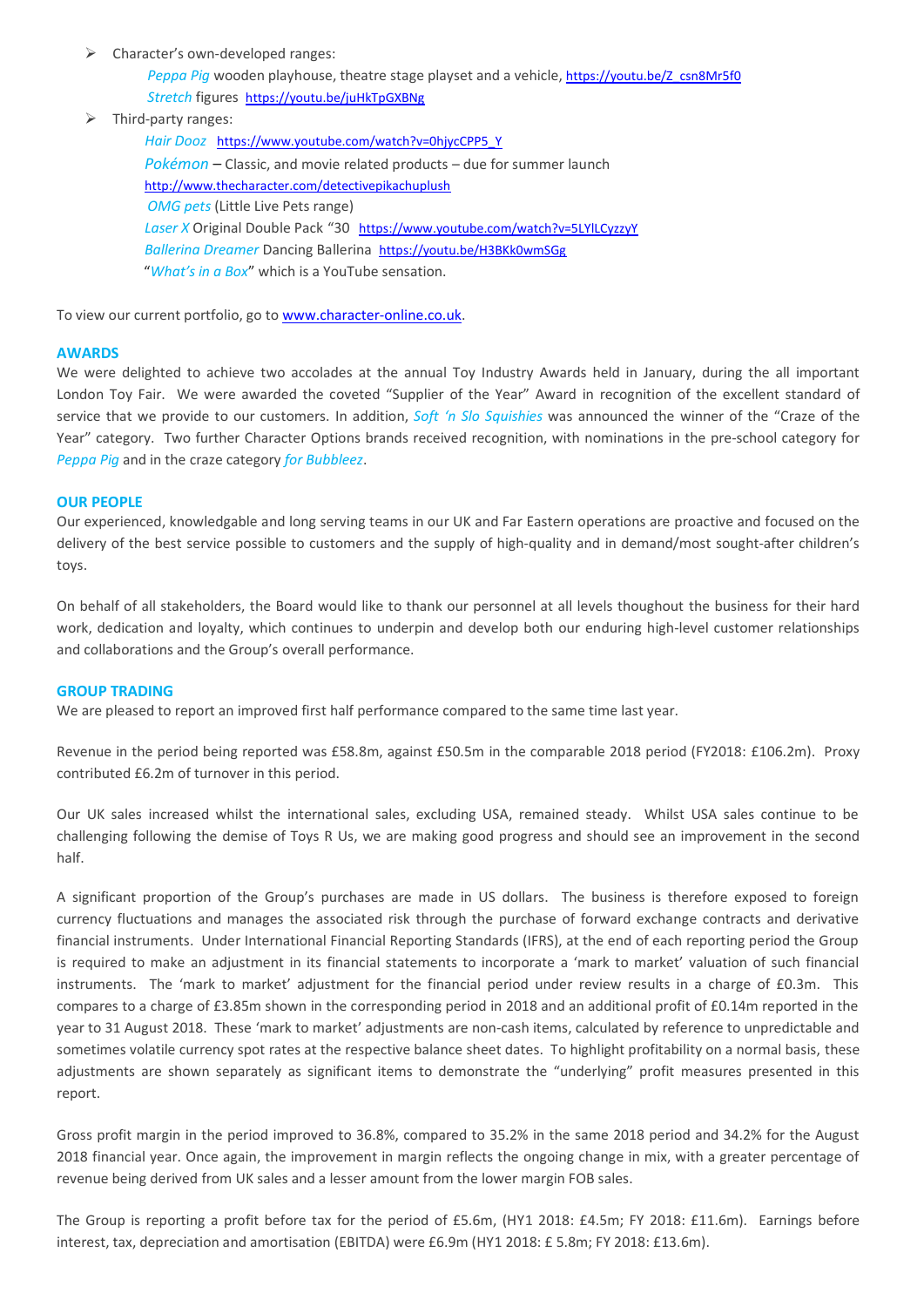Adjusted basic earnings per share amounted to 20.98p (HY1 2018: 16.96p; FY2018:45.09p). Diluted earnings per share, on the same basis, were 20.67p (HY1 2018: 16.64p; FY 2018: 44.38p).

# **FINANCIAL POSITION, WORKING CAPITAL & CASH FLOW**

The Group's capital base remained solid with net assets at 28 February 2019 of £33.5m (HY1 2018: £24.7m; FY 2018: £31.8m).

Inventories at 28 February 2019 increased to £11.2m of which £3.4m relates to Proxy (HY1 2018: £8.0m; FY 2018: £10.9m).

During the period the Group generated cash from operations of £17.0m (HY1 2018: £9.0m; FY 2018: £14.0m) which was predominantly due to the decrease in trade and other receivables.

The Group has no long-term debt. Net interest charges on the use of working capital facilities during the period were £0.2m (HY1 2018: £0.05m; FY 2018: £0.05m). Most of the interest charge relates to Proxy. After making dividend payments and financing share buy-backs (see below) and the acquisition of Proxy, the Group had net cash of £19.8m (HY1 2018: £14.3m; FY 2018: £15.6m) at the end of the first-half period.

#### **PROXY**

Proxy's turnover in HY1 was £6.2m and covers the period from 17 October 2018 (the date of completion of the acquisition of the Group's 55% interest in Proxy). This delivered a contribution of £357,000 to the Group's operating profit. We have been working closely with our new team members at Proxy on a number of joint initiatives and they have embraced and are benefiting greatly from our collaborative culture and platform.

As we previously announced , whilst Proxy's sales have been adversely affected by the occurrence of one of its major customers (Top Toy) going into liquidation in January this year, this is believed to be a short-term set back as the Nordic markets formerly served by Top Toy are quickly absorbing this retail capacity and other existing and new Proxy customers are seizing the available, additional market share, much as occurred in the UK toy market following the demise of Toys R Us and, previously, Woolworths. Additional opportunities have also arisen for Proxy, given that its distribution footprint in the Nordic region matches that of Top Toy's former cross-border presence in the region. Proxy is also very well positioned to offer a "onestop" distribution service in the Nordic region to former suppliers to Top Toy, as has been seen with Proxy's capture of the Nordic distribution rights for *Little Live Pets* and *Laser X* in succession to Top Toy.

As stated at the time of the acquisition of the Group's shareholding interest in Proxy, whilst Character is supporting some of Proxy's finance facilities, these are independent and not part of the Group's overall banking arrangements The disruption caused by the demise of Top Toy has increased Proxy's short-term working capital requirements. In this context, the discussions for the refinancing of Proxy's banking facilities with alternative banking sources have exposed an element of undercapitalisation of its business and, that this will be required to be addressed to ensure that Proxy can be viewed by the lending banks as an independent, stand-alone entity. An additional loan or guarantee will need to be made by the Group and/or other shareholders in Proxy before the replacement facilities can be agreed. Discussions are taking place currently with the management of Proxy (who retain the remaining 45% of the equity). Proxy's existing bankers require the position to be resolved by 31 August 2019 and the Board will keep shareholders updated with developments in this position in due course.

#### **SHARE BUY-BACK PROGRAMME**

In the period under review, the Company acquired a total of 178,010 ordinary shares in the Company at an aggregate cost of £0.94m (excluding dealing costs), with the average cost being £5.26 per ordinary share (HY1 2018: 338,700 ordinary shares at an aggregate cost of £1.36m and an average cost of £4.03 per ordinary share).

Since 28 February 2019, the Company has made further share buy backs totalling 27, 000 ordinary shares at an aggregate cost of £0.15m at an average cost of £5.41 per ordinary share. Under the authority granted at the 2019 Annual General Meeting, the Company has an unutilised authority to buy-back up to a further 3,134,983 ordinary shares.

It remains part of the Group's overall strategy to continue to repurchase the Company's own shares when appropriate under its current share buy-back programme.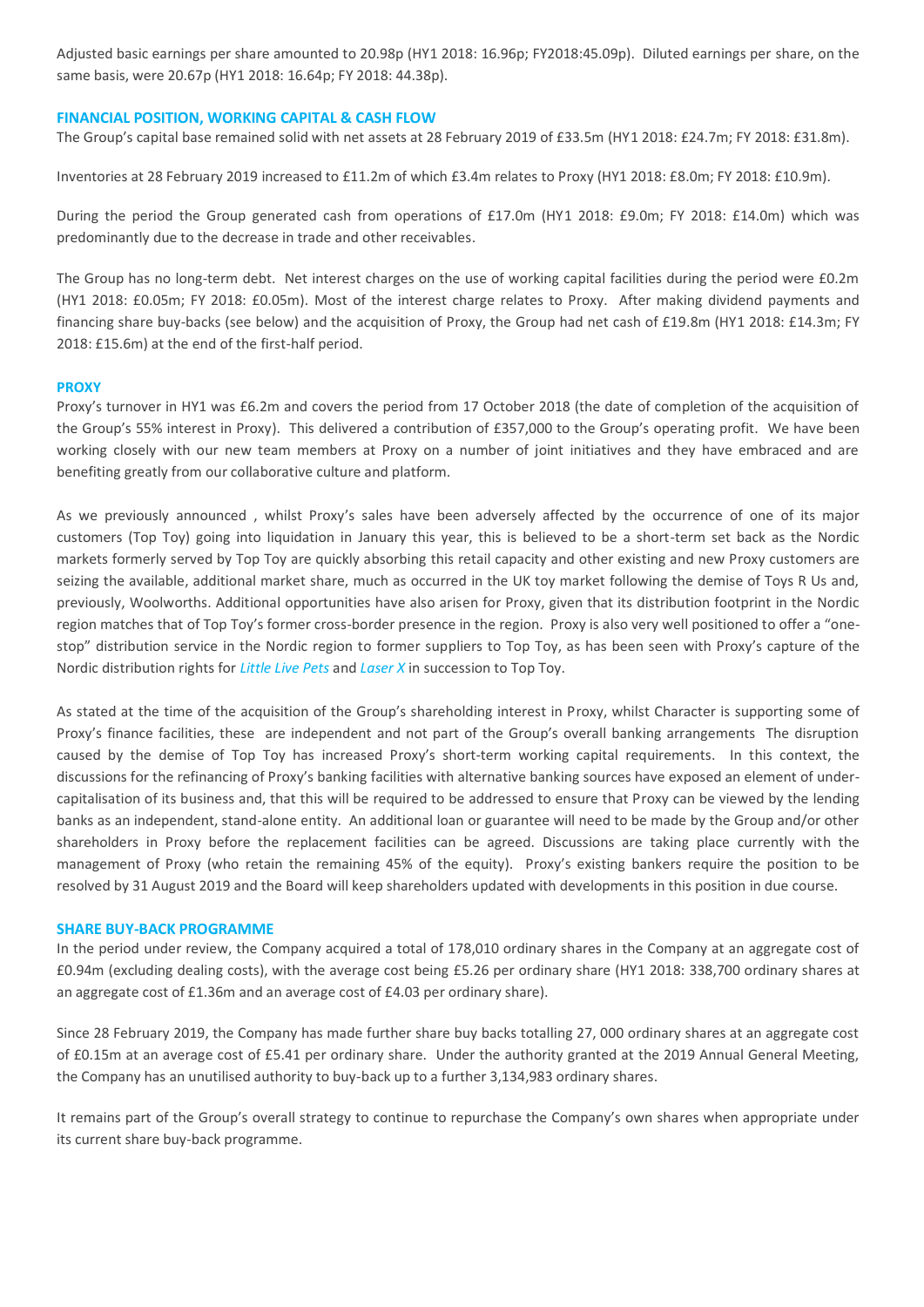# **TOTAL VOTING RIGHTS (TVR)**

As at today's date. the Company's issued share capital consists of 23,687,798 Ordinary Shares. The Company holds 2,433,256 Ordinary Shares in treasury which do not carry voting rights and therefore the total number of voting rights in Character Group is 21,254,542. The figure of 21,254,542 may be used by shareholders as the denominator for the calculations by which they will determine if they are required to notify their interest, or change to their interest, in the Company under the FCA's Disclosure Guidance and Transparency Rules.

# **DIVIDEND**

The Directors remain committed to a progressive dividend policy. Given our ongoing progress, the Board is declaring an interim dividend of 13p per share, an increase of 18.1% on the interim dividend in 2018 (HY1 2018: 11.0p). This interim dividend, which is covered 1.6 times by the underlying earnings, will be paid on 26 July 2019 to shareholders on the Register as at the close of business on 12 July 2019. The shares will be marked ex-dividend on 11 July 2019.

## **OUTLOOK**

Character has delivered a strong first half performance and the Directors remain optimistic about the progress the business will make over this calendar year and the important 2019/20 winter season.

At the various trade fairs and presentations around the world this year, we have once again received positive feedback on our 2019 listings from our customers and we are confident that the performance of our core ranges, together with new introductions, will result in further growth in demand for our portfolio in the calendar year ahead. Our highly experienced teams are dedicated to developing, marketing and distributing innovative and exciting toys that meet today's high expectations that both our customers and the consumer demand in terms of quality, value and price.

Generally, our market is rapidly changing from a standard toy market to a trend-led, fast-moving sector and we believe that we are in a great position, both in market share terms and in experience and agility, to exploit this changing environment. We have made excellent progress and we are actively taking up opportunities, both at home and internationally, to deliver further fresh and new products, that meet demands of the market and that further enhance our portfolio.

The political landscape is providing an unwelcome distraction for many businesses and the performance of the UK economy generally. The macroeconomic factors, including currency volatility and the potential implications of Brexit, will continue to influence market behaviour, however, the Board remains confident in its strategy and the Group's flexibility to adapt to change and will continue to strive to grow the business, while facing and addressing any challenges as and when they arise. Overall, trading remains encouraging and in line with management expectations and market consensus for the financial year and we look forward to updating on our progress later in the year.

8 May 2019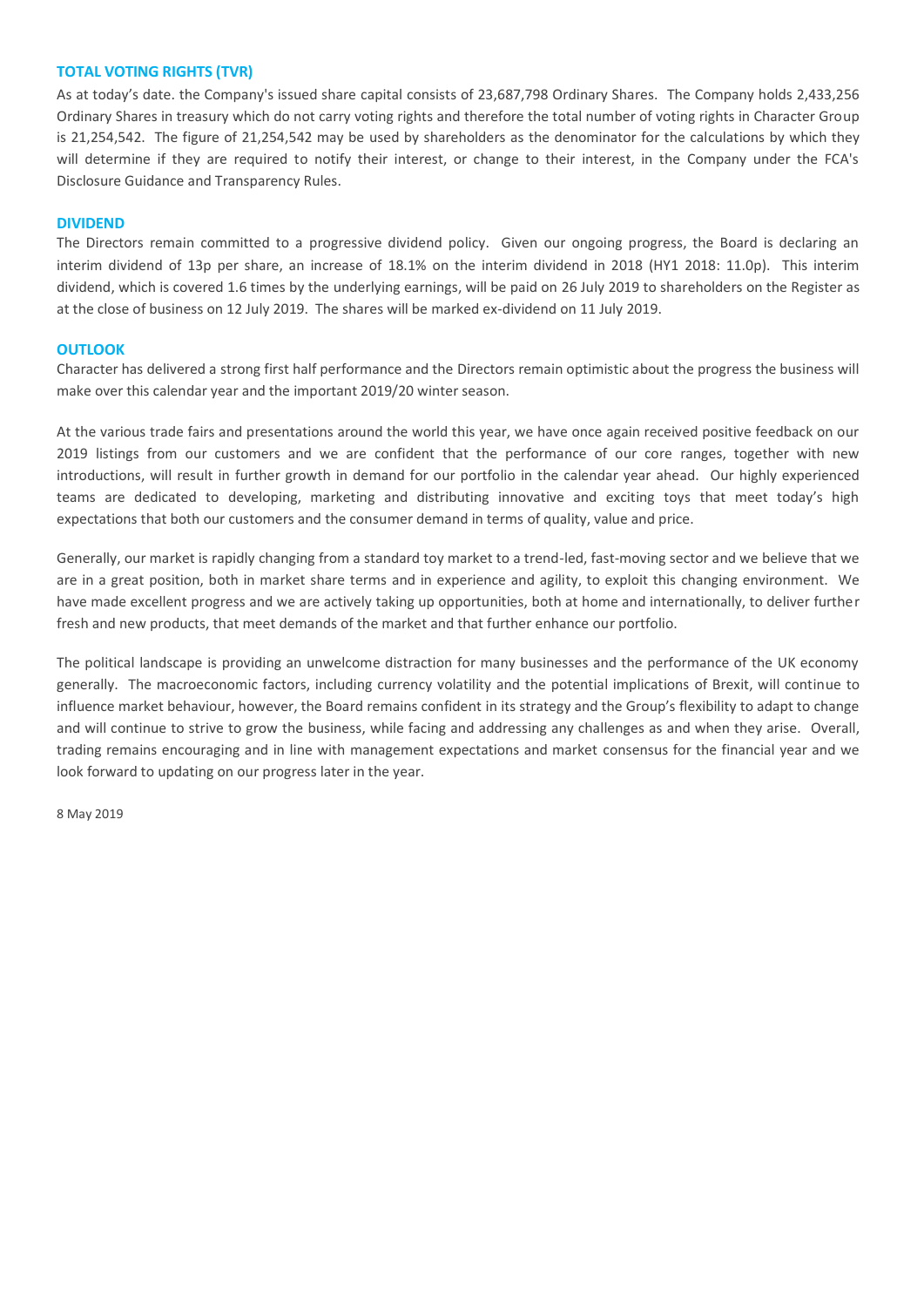# **The Character Group plc**

six months ended 28 February 2019 **Consolidated Income Statement**

| Notes                                                          | 6 months    | 6 months    | 12 months |
|----------------------------------------------------------------|-------------|-------------|-----------|
|                                                                | ended       | ended       | ended     |
|                                                                | 28 February | 28 February | 31 August |
|                                                                | 2019        | 2018        | 2018      |
|                                                                | (unaudited) | (unaudited) | (audited) |
|                                                                | £'000       | f'000       | £'000     |
|                                                                |             |             |           |
| Revenue                                                        | 58,841      | 50,493      | 106,229   |
| Cost of sales                                                  | (37, 216)   | (32, 698)   | (69, 891) |
| <b>Gross profit</b>                                            | 21,625      | 17,795      | 36,338    |
| <b>Net operating expenses</b>                                  |             |             |           |
| Selling and distribution costs                                 | (6,055)     | (4, 952)    | (7, 355)  |
| Administration expenses                                        | (10, 028)   | (8,646)     | (17, 874) |
| Other operating income                                         | 345         | 380         | 543       |
| <b>Operating profit</b>                                        | 5,887       | 4,577       | 11,652    |
| Discount charge on deferred consideration                      | (49)        |             |           |
| Finance income                                                 | 27          | 7           | 45        |
| Finance costs                                                  | (263)       | (61)        | (91)      |
| <b>Profit before taxation</b>                                  | 5,602       | 4,523       | 11,606    |
| Taxation                                                       | (1, 168)    | (968)       | (2, 108)  |
| Profit after taxation before significant items                 | 4,434       | 3,555       | 9,498     |
| <b>Significant items</b>                                       |             |             |           |
| Movements in fair value of financial instruments               | (309)       | (3,853)     | 141       |
| Tax relating to fair value movements of financial instruments  | 59          | 732         | (27)      |
| Profit for the period after significant items                  | 4,184       | 434         | 9,612     |
| Attributable to:                                               |             |             |           |
| Owners of the parent                                           | 4,197       | 434         | 9,612     |
| Non-controlling interest                                       | (13)        |             |           |
| Profit for the period                                          | 4,184       | 434         | 9,612     |
| Earnings per share before significant items (pence)<br>5       |             |             |           |
| Basic earnings per share                                       | 20.98p      | 16.96p      | 45.09p    |
| Diluted earnings per share                                     | 20.67p      | 16.64p      | 44.38p    |
| Earnings per share after significant items (pence)<br>5        |             |             |           |
| Basic earnings per share                                       | 19.80p      | 2.07p       | 45.63p    |
| Diluted earnings per share                                     | 19.51p      | 2.03p       | 44.91p    |
|                                                                |             |             |           |
| Dividend per share (pence)<br>$\overline{4}$                   | 12.00p      | 10.00p      | 21.00p    |
|                                                                |             |             |           |
| <b>EBITDA</b>                                                  |             |             |           |
| (earnings before interest, tax, depreciation and amortisation) | 6,851       | 1,953       | 13,578    |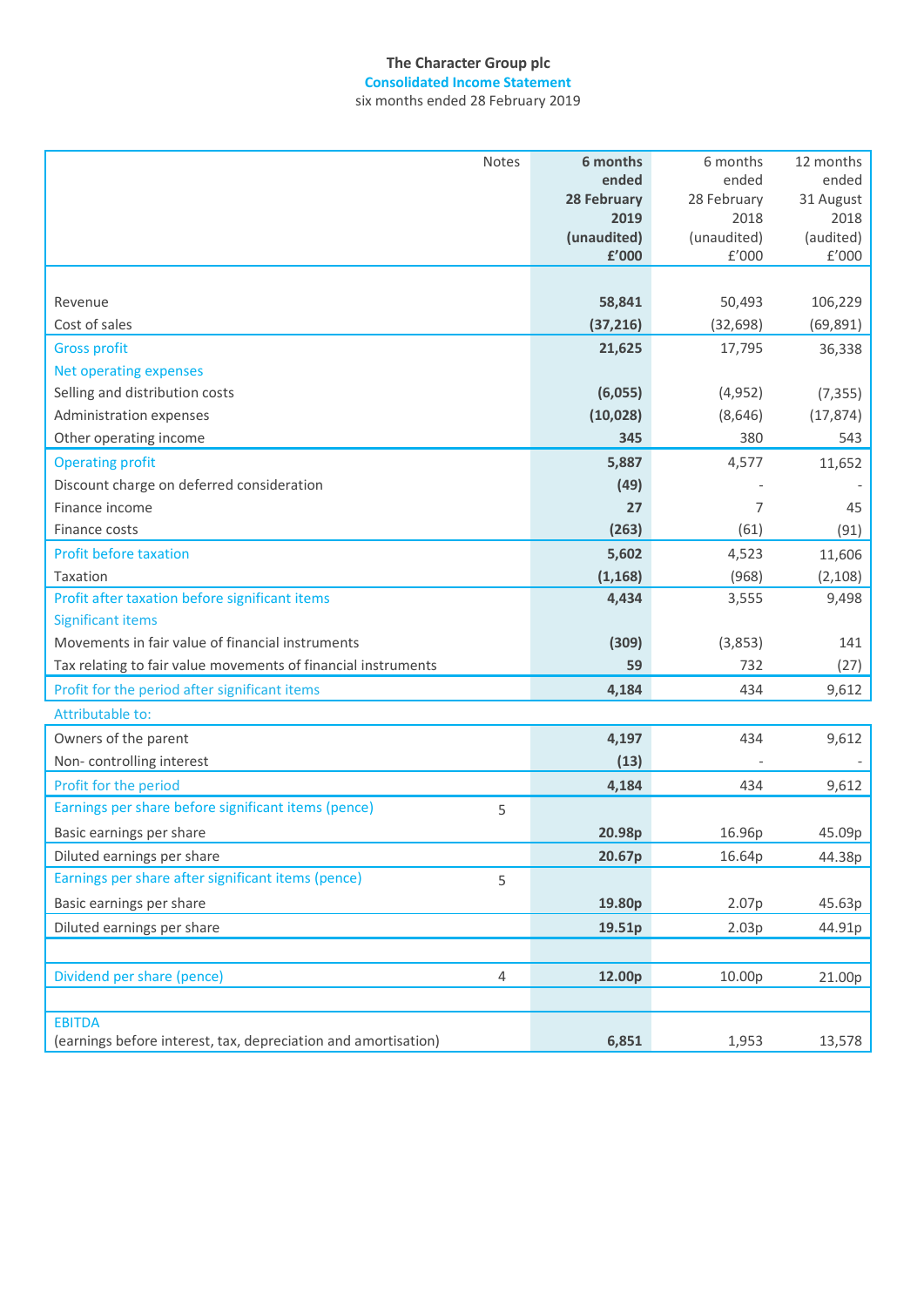# **The Character Group plc Consolidated Statement of Comprehensive Income**

six months ended 28 February 2019

| 6 months    | 6 months    | 12 months |
|-------------|-------------|-----------|
| ended       | ended       | ended     |
| 28 February | 28 February | 31 August |
| 2019        | 2018        | 2018      |
| (unaudited) | (unaudited) | (audited) |
| £'000       | f'000       | £'000     |
|             |             |           |
| 4,197       | 434         | 9,612     |
|             |             |           |
|             |             | 6         |
| 4           | (5)         | 25        |
| 7           | (5)         | 31        |
|             |             |           |
| (20)        | (98)        | (247)     |
|             |             |           |
| 4,184       | 331         | 9,396     |
|             |             |           |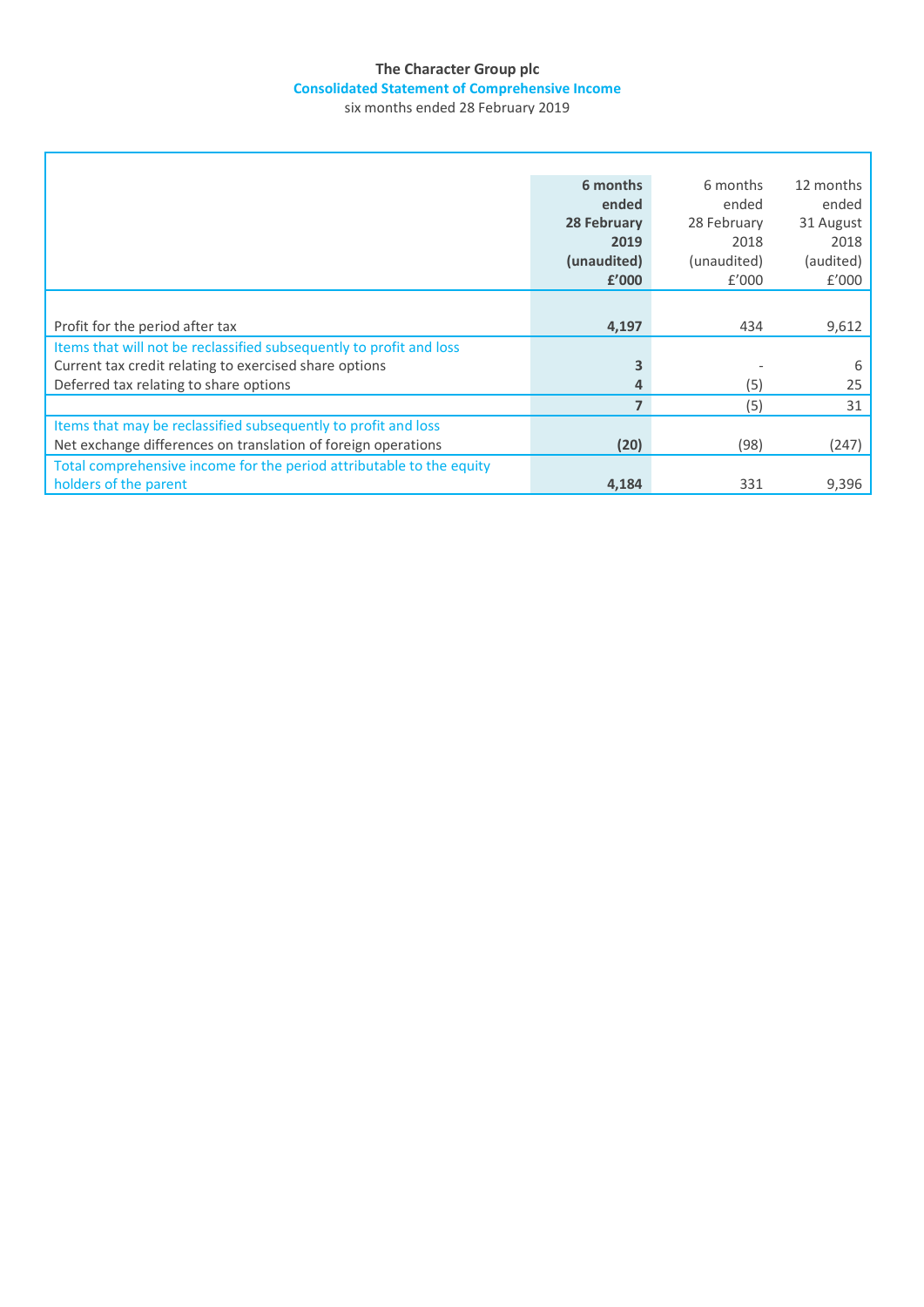# **The Character Group plc**

**Consolidated Balance Sheet** at 28 February 2019

|                                              | <b>28 February</b> | 28 February | 31 August |
|----------------------------------------------|--------------------|-------------|-----------|
|                                              | 2019               | 2018        | 2018      |
|                                              | (unaudited)        | (unaudited) | (audited) |
|                                              | £'000              | E'000       | £'000     |
|                                              |                    |             |           |
| Non-current assets                           |                    |             |           |
| Goodwill                                     | 3,132              |             |           |
| Intangible assets - product development      | 471                | 496         | 803       |
| Investment property                          | 1,682              | 1,747       | 1,715     |
| Property, plant and equipment                | 3,322              | 3,151       | 3,130     |
| Deferred tax assets                          | 678                | 1,200       | 469       |
|                                              | 9,285              | 6,594       | 6,117     |
| <b>Current assets</b>                        |                    |             |           |
| Inventories                                  | 11,201             | 8,047       | 10,890    |
| Trade and other receivables                  | 12,733             | 12,015      | 25,555    |
| Current income tax receivable                | 126                | 141         | 14        |
| Derivative financial instruments             | 19                 |             | 167       |
| Cash and cash equivalents                    | 23,502             | 14,269      | 34,630    |
|                                              | 47,581             | 34,472      | 71,256    |
| <b>Current liabilities</b>                   |                    |             |           |
| Short term borrowings                        | (3,717)            |             | (19,050)  |
| Trade and other payables                     | (15, 866)          | (11, 165)   | (24, 666) |
| Deferred consideration                       | (325)              |             |           |
| Income tax payable                           | (870)              | (605)       | (1, 123)  |
| Derivative financial instruments             | (930)              | (4, 597)    | (770)     |
|                                              |                    |             |           |
|                                              | (21, 708)          | (16, 367)   | (45, 609) |
| Net current assets                           | 25,873             | 18,105      | 25,647    |
| Non - current liabilities                    |                    |             |           |
| <b>Deferred Consideration</b>                | (1,659)            |             |           |
| Deferred tax                                 |                    |             | (3)       |
| <b>Net assets</b>                            | 33,499             | 24,699      | 31,761    |
| <b>Equity</b>                                |                    |             |           |
| Called up share capital                      | 1,186              | 1,194       | 1,195     |
| Contingent issuable shares                   | 714                |             |           |
| Shares held in treasury                      | (2,091)            | (2, 353)    | (2, 242)  |
| Capital redemption reserve                   | 1,771              | 1,762       | 1,762     |
| Share based payment reserve                  | 3,088              | 2,945       | 2,990     |
| Share premium account                        | 16,491             | 16,084      | 16,258    |
| Merger reserve                               | 651                | 651         | 651       |
| <b>Translation reserve</b>                   | 816                | 863         | 898       |
| Profit and loss account                      | 11,037             | 3,553       | 10,249    |
| Attributable to equity holders of the parent | 33,663             | 24,699      | 31,761    |
| Non-controlling interest                     | (164)              |             |           |
| <b>Total equity</b>                          | 33,499             | 24,699      | 31,761    |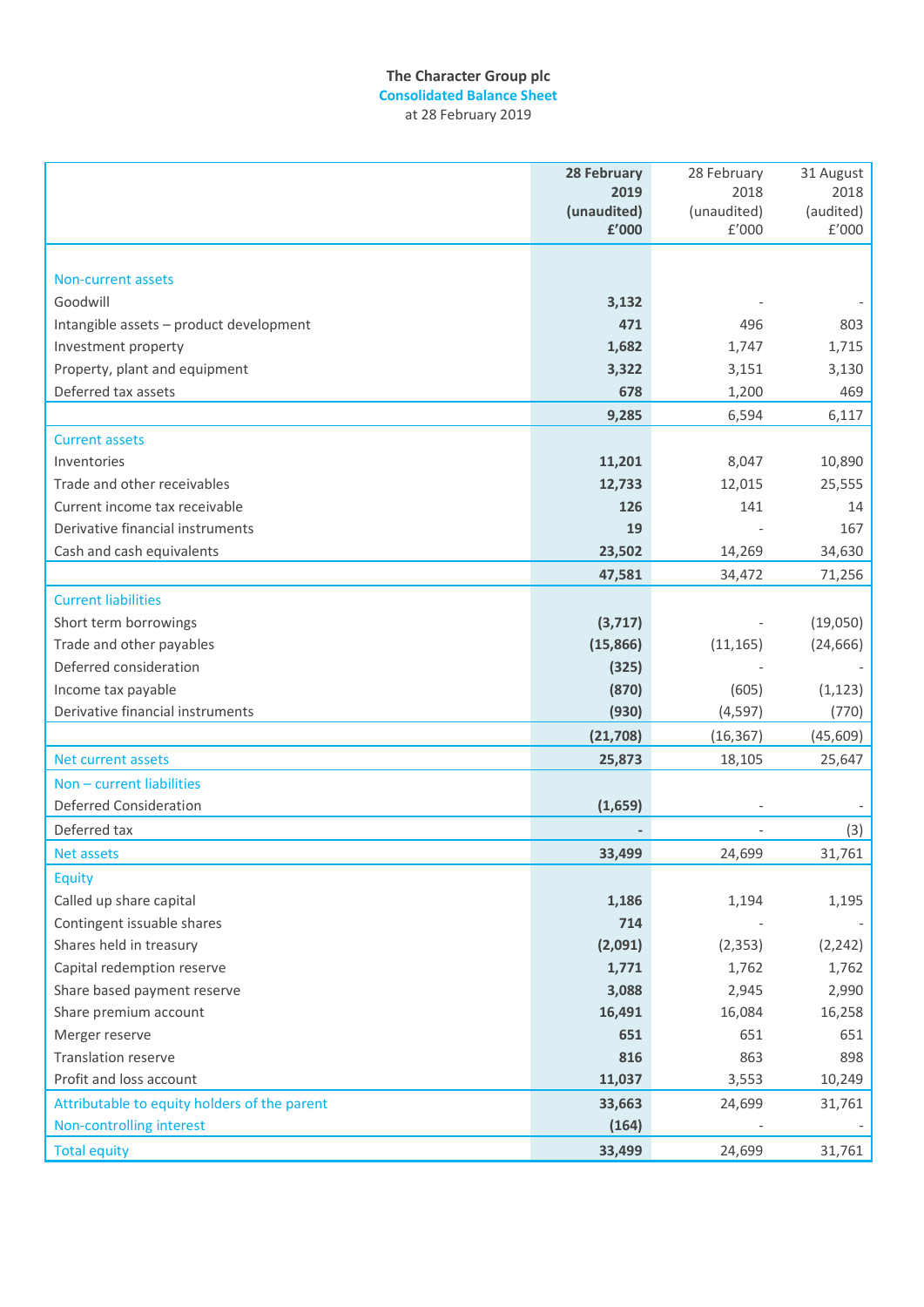# **The Character Group plc Consolidated Statement of Cash Flows** six months ended 28 February 2019

|                                                                      | 6 months                   | 6 months            | 12 months         |
|----------------------------------------------------------------------|----------------------------|---------------------|-------------------|
|                                                                      | ended                      | ended               | ended             |
|                                                                      | <b>28 February</b><br>2019 | 28 February<br>2018 | 31 August<br>2018 |
|                                                                      | (unaudited)                | (unaudited)         | (audited)         |
|                                                                      | £'000                      | E'000               | £'000             |
| Cash flow from operating activities                                  |                            |                     |                   |
| Profit before taxation for the period                                | 5,293                      | 670                 | 11,747            |
| <b>Adjustments for:</b>                                              |                            |                     |                   |
| Depreciation of property, plant and equipment                        | 233                        | 192                 | 398               |
| Depreciation of investment property                                  | 33                         | 33                  | 65                |
| Amortisation of intangible assets                                    | 1,007                      | 1,004               | 1,463             |
| Loss/(profit) on disposal of property, plant and equipment           | 1                          | (9)                 | (8)               |
| Unwinding of discount on deferred consideration                      | 49                         |                     |                   |
| Interest expense                                                     | 236                        | 54                  | 46                |
| Financial instruments fair value adjustments                         | 309                        | 3,853               | (141)             |
| Share based payments                                                 | 98                         | 17                  | 62                |
| Decrease/(increase) in inventories                                   | 3,373                      | 947                 | (1,896)           |
| Decrease in trade and other receivables                              | 20,957                     | 13,802              | 262               |
| (Decrease)/Increase in trade and other creditors                     | (14, 558)                  | (11, 535)           | 1,966             |
| Cash generated from operations                                       | 17,031                     | 9,028               | 13,964            |
| Interest paid                                                        | (236)                      | (54)                | (46)              |
| Income tax paid                                                      | (1, 280)                   | (2,777)             | (3,219)           |
| Net cash inflow from operating activities                            | 15,515                     | 6,197               | 10,699            |
| Cash flows from investing activities                                 |                            |                     |                   |
| Purchase of subsidiary company                                       | (7, 284)                   |                     |                   |
| Payments for intangible assets                                       | (675)                      | (802)               | (1,568)           |
| Payments for property, plant and equipment                           | (286)                      | (147)               | (326)             |
| Proceeds from disposal of property, plant and equipment              | 28                         | 12                  | 11                |
| Net cash outflow from investing activities                           | (8, 217)                   | (937)               | (1,883)           |
| Cash flows from financing activities                                 |                            |                     |                   |
| Proceeds from issue of share capital                                 | 384                        | 991                 | 1,277             |
| Purchase of own shares for cancellation                              | (939)                      | (1, 367)            | (1, 367)          |
| Dividends paid                                                       | (2,539)                    | (2, 101)            | (4, 435)          |
| Net cash used in financing activities                                | (3,094)                    | (2, 477)            | (4, 525)          |
| Net increase in cash and cash equivalents                            | 4,204                      | 2,783               | 4,291             |
| Cash, cash equivalents and borrowings at the beginning of the period | 15,580                     | 11,536              | 11,536            |
| Effects of exchange rate movements                                   | $\mathbf{1}$               | (50)                | (247)             |
| Cash, cash equivalents and borrowings at the end of the period       | 19,785                     | 14,269              | 15,580            |

| Cash, cash equivalents and borrowings consist of:              |         |        |          |
|----------------------------------------------------------------|---------|--------|----------|
| Cash, cash equivalents                                         | 23,502  | 14.269 | 34,630   |
| Short term borrowings                                          | (3,717) |        | (19,050) |
| Cash, cash equivalents and borrowings at the end of the period | 19,785  | 14.269 | 15,580   |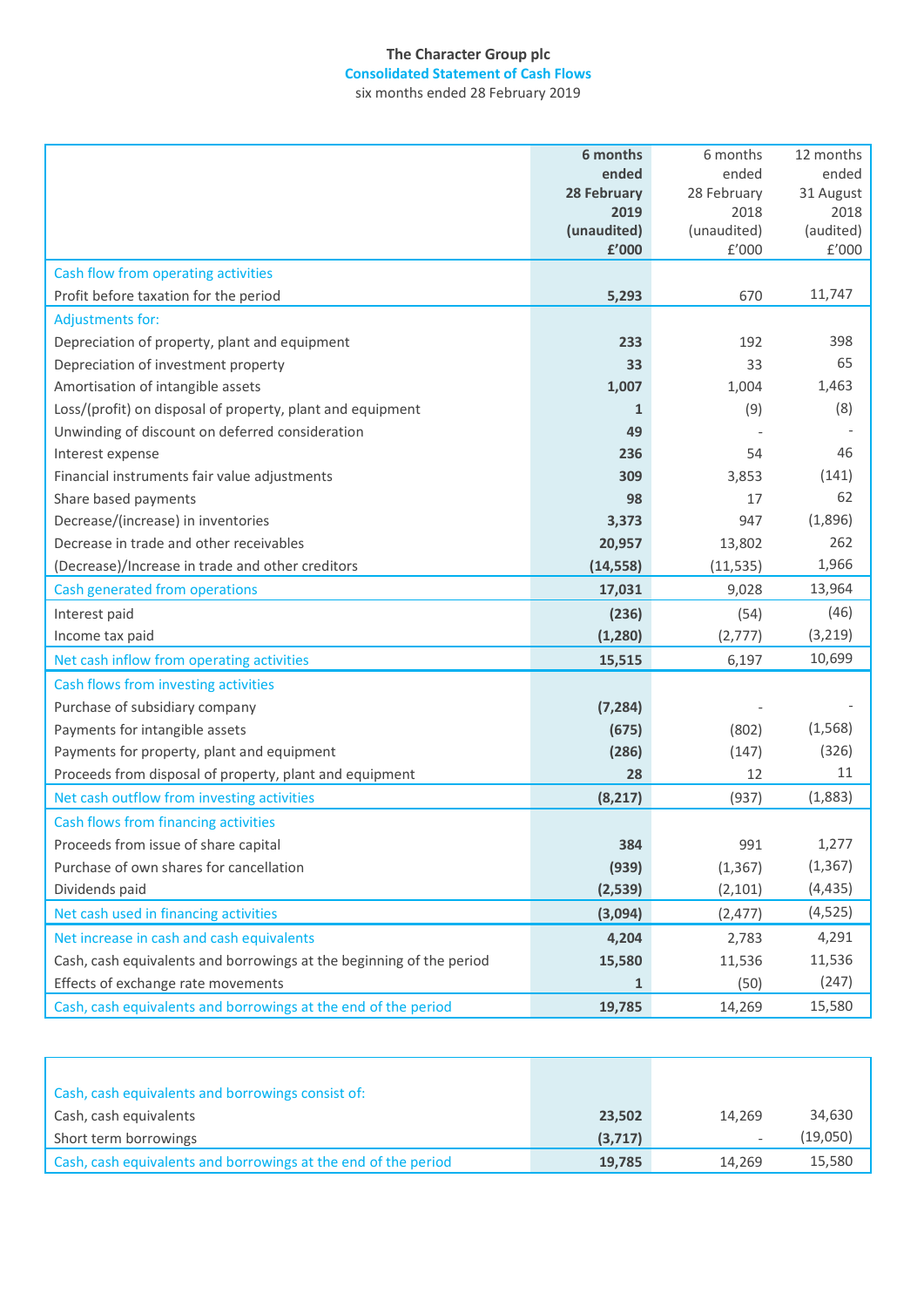# **The Character Group plc Consolidated Statement of Changes in Equity**

six months ended 28 February 2019

|                                 | Called up | Contingent               |          | Capital                  | Share                    |                          | Share                        |                          | Profit   | Non-                     |          |
|---------------------------------|-----------|--------------------------|----------|--------------------------|--------------------------|--------------------------|------------------------------|--------------------------|----------|--------------------------|----------|
|                                 | share     | issuable                 | Treasury | redemption               | premium                  | Merger                   | based                        | Translation              | and loss | controlling              |          |
|                                 | capital   | shares                   | shares   | reserve                  | account                  | reserve                  | payment                      | reserve                  | account  | interest                 | Total    |
|                                 | f'000     | £'000                    | f'000    | f'000                    | f'000                    | f'000                    | f'000                        | f'000                    | f'000    | £'000                    | £'000    |
| Balance as at                   |           |                          |          |                          |                          |                          |                              |                          |          |                          |          |
| 1 September 2017                |           |                          |          |                          |                          |                          |                              |                          |          |                          |          |
| (unaudited)                     | 1,211     |                          | (2,743)  | 1,745                    | 15,483                   | 651                      | 2,928                        | 1,145                    | 6,408    |                          | 26,828   |
| Profit for the period           |           |                          |          |                          |                          |                          |                              |                          | 434      |                          | 434      |
| Exchange differences on         |           |                          |          |                          |                          |                          |                              |                          |          |                          |          |
| translation of foreign          |           |                          |          |                          |                          |                          |                              |                          |          |                          |          |
| operations                      |           |                          |          |                          |                          |                          |                              | (282)                    | 184      |                          | (98)     |
|                                 |           |                          |          |                          |                          |                          |                              |                          |          |                          |          |
| Deferred tax relating to        |           |                          |          |                          |                          |                          |                              |                          | (5)      | $\overline{\phantom{a}}$ |          |
| share options                   |           |                          |          |                          |                          |                          |                              |                          |          |                          | (5)      |
| <b>Total comprehensive</b>      |           |                          |          |                          |                          |                          |                              |                          |          |                          |          |
| income/(expense) for the        |           |                          |          |                          |                          |                          |                              |                          |          |                          |          |
| period                          |           |                          |          |                          |                          |                          |                              | (282)                    | 613      |                          | 331      |
| <b>Transactions with owners</b> |           |                          |          |                          |                          |                          |                              |                          |          |                          |          |
| Dividend paid                   |           |                          |          |                          |                          |                          |                              |                          | (2, 101) | $\overline{\phantom{a}}$ | (2, 101) |
| Share based payment             |           | $\overline{\phantom{a}}$ |          | $\overline{\phantom{a}}$ |                          | $\overline{\phantom{a}}$ | 17                           |                          |          | $\overline{\phantom{a}}$ | 17       |
| Shares issued                   |           | $\overline{\phantom{a}}$ | 390      | $\overline{\phantom{a}}$ | 601                      |                          |                              |                          |          | $\overline{\phantom{a}}$ | 991      |
| Shares cancelled                | (17)      | $\overline{\phantom{a}}$ |          | 17                       | $\overline{\phantom{a}}$ |                          | $\qquad \qquad \blacksquare$ | $\overline{\phantom{a}}$ | (1, 367) | $\overline{\phantom{a}}$ | (1, 367) |
| Six months ended                |           |                          |          |                          |                          |                          |                              |                          |          |                          |          |
| 28 February 2018                | 1,194     | $\overline{\phantom{a}}$ | (2, 353) | 1,762                    | 16,084                   | 651                      | 2,945                        | 863                      | 3,553    | $\blacksquare$           | 24,699   |
|                                 |           |                          |          |                          |                          |                          |                              |                          |          |                          |          |

| Balance as at                   |              |                          |                          |                          |                          |     |                          |                          |          |                          |          |
|---------------------------------|--------------|--------------------------|--------------------------|--------------------------|--------------------------|-----|--------------------------|--------------------------|----------|--------------------------|----------|
| 1 September 2017                |              |                          |                          |                          |                          |     |                          |                          |          |                          |          |
| (audited)                       | 1,211        | ۰                        | (2,743)                  | 1,745                    | 15,483                   | 651 | 2,928                    | 1,145                    | 6,408    | $\sim$                   | 26,828   |
| Profit for the year after tax   |              |                          |                          |                          |                          |     |                          | $\overline{\phantom{a}}$ | 9,612    | $\overline{\phantom{a}}$ | 9,612    |
| Exchange differences on         |              |                          |                          |                          |                          |     |                          |                          |          |                          |          |
| translation of foreign          |              |                          |                          |                          |                          |     |                          |                          |          |                          |          |
| operations                      |              |                          |                          |                          |                          |     |                          | (247)                    |          | $\overline{\phantom{a}}$ | (247)    |
| Deferred tax credit relating    |              |                          |                          |                          |                          |     |                          |                          |          |                          |          |
| to share options                |              |                          |                          |                          |                          |     |                          |                          | 25       | $\overline{a}$           | 25       |
| Current tax credit relating     |              |                          |                          |                          |                          |     |                          |                          |          |                          |          |
| to exercised share options      |              |                          |                          |                          |                          |     |                          |                          | 6        | $\overline{\phantom{a}}$ | 6        |
| <b>Total comprehensive</b>      |              |                          |                          |                          |                          |     |                          |                          |          |                          |          |
| income/(expense) for the        |              |                          |                          |                          |                          |     |                          |                          |          |                          |          |
| year                            |              |                          |                          |                          |                          |     |                          | (247)                    | 9,643    |                          | 9,396    |
| <b>Transactions with owners</b> |              |                          |                          |                          |                          |     |                          |                          |          |                          |          |
| Share based payment             |              |                          |                          |                          |                          |     | 62                       |                          |          | $\overline{\phantom{a}}$ | 62       |
| <b>Dividends</b>                |              | $\overline{\phantom{a}}$ |                          | $\overline{\phantom{a}}$ | $\overline{\phantom{a}}$ |     | $\overline{\phantom{a}}$ | $\overline{\phantom{a}}$ | (4, 435) | $\overline{\phantom{a}}$ | (4, 435) |
| Shares issued                   | $\mathbf{1}$ | $\overline{\phantom{a}}$ | 501                      | $\overline{\phantom{a}}$ | 775                      |     | $\overline{\phantom{a}}$ |                          |          | $\overline{\phantom{a}}$ | 1,277    |
| Shares cancelled                | (17)         | $\overline{\phantom{a}}$ | $\overline{\phantom{a}}$ | 17                       | $\overline{\phantom{a}}$ |     |                          | $\overline{\phantom{a}}$ | (1, 367) | $\overline{\phantom{a}}$ | (1, 367) |
| Year ended                      |              |                          |                          |                          |                          |     |                          |                          |          |                          |          |
| 31 August 2018                  | 1,195        |                          | (2, 242)                 | 1,762                    | 16,258                   | 651 | 2,990                    | 898                      | 10,249   |                          | 31,761   |

| <b>Balance as at</b><br>1 September 2018                         |       |                          |          |                              |                          |                          |                          |                          |         |                          |                |
|------------------------------------------------------------------|-------|--------------------------|----------|------------------------------|--------------------------|--------------------------|--------------------------|--------------------------|---------|--------------------------|----------------|
| (unaudited)                                                      | 1,195 | $\overline{\phantom{a}}$ | (2, 242) | 1,762                        | 16,258                   | 651                      | 2,990                    | 898                      | 10,249  | $\overline{\phantom{a}}$ | 31,761         |
| Profit/(loss) for the period                                     |       |                          |          |                              |                          |                          |                          |                          | 4,197   | (13)                     | 4,184          |
| Exchange differences on<br>translation of foreign<br>operations  |       |                          |          |                              |                          |                          |                          |                          | 62      |                          |                |
| Deferred tax relating to                                         |       |                          |          |                              |                          |                          |                          | (82)                     |         | $\overline{4}$           | (16)           |
| share options                                                    |       |                          |          |                              |                          |                          |                          |                          | 4       |                          | $\overline{4}$ |
| Current tax relating to<br>exercised share options               |       |                          |          |                              |                          |                          |                          |                          | 3       | $\overline{\phantom{a}}$ | 3              |
| <b>Total comprehensive</b><br>income/(expense) for the<br>period |       |                          |          |                              |                          |                          |                          | (82)                     | 4,266   | (9)                      | 4,175          |
| <b>Transactions with owners</b><br>Non-controlling interest      |       |                          |          |                              |                          |                          |                          |                          |         |                          |                |
| on acquisition of subsidiary                                     |       |                          |          |                              |                          |                          |                          |                          |         | (155)                    | (155)          |
| Dividend paid                                                    |       | $\sim$                   |          | ٠                            | $\overline{\phantom{a}}$ | $\overline{\phantom{a}}$ | $\overline{\phantom{a}}$ | $\overline{\phantom{a}}$ | (2,539) | $\overline{\phantom{a}}$ | (2,539)        |
| Share based payment                                              |       | $\overline{\phantom{a}}$ |          |                              | ä,                       |                          | 98                       |                          |         | $\overline{\phantom{a}}$ | 98             |
| Shares issued                                                    |       | $\overline{\phantom{a}}$ | 151      | $\qquad \qquad \blacksquare$ | 233                      |                          | ٠                        |                          |         | $\overline{\phantom{a}}$ | 384            |
| Contingent issuable shares                                       |       | 714                      |          | $\qquad \qquad \blacksquare$ |                          |                          |                          |                          |         | $\overline{\phantom{a}}$ | 714            |
| Shares cancelled                                                 | (9)   | $\overline{\phantom{a}}$ |          | 9                            |                          |                          |                          | $\overline{\phantom{a}}$ | (939)   | $\overline{\phantom{a}}$ | (939)          |
| Six months ended<br>28 February 2019                             | 1,186 | 714                      | (2,091)  | 1,771                        | 16,491                   | 651                      | 3,088                    | 816                      | 11,037  | (164)                    | 33,499         |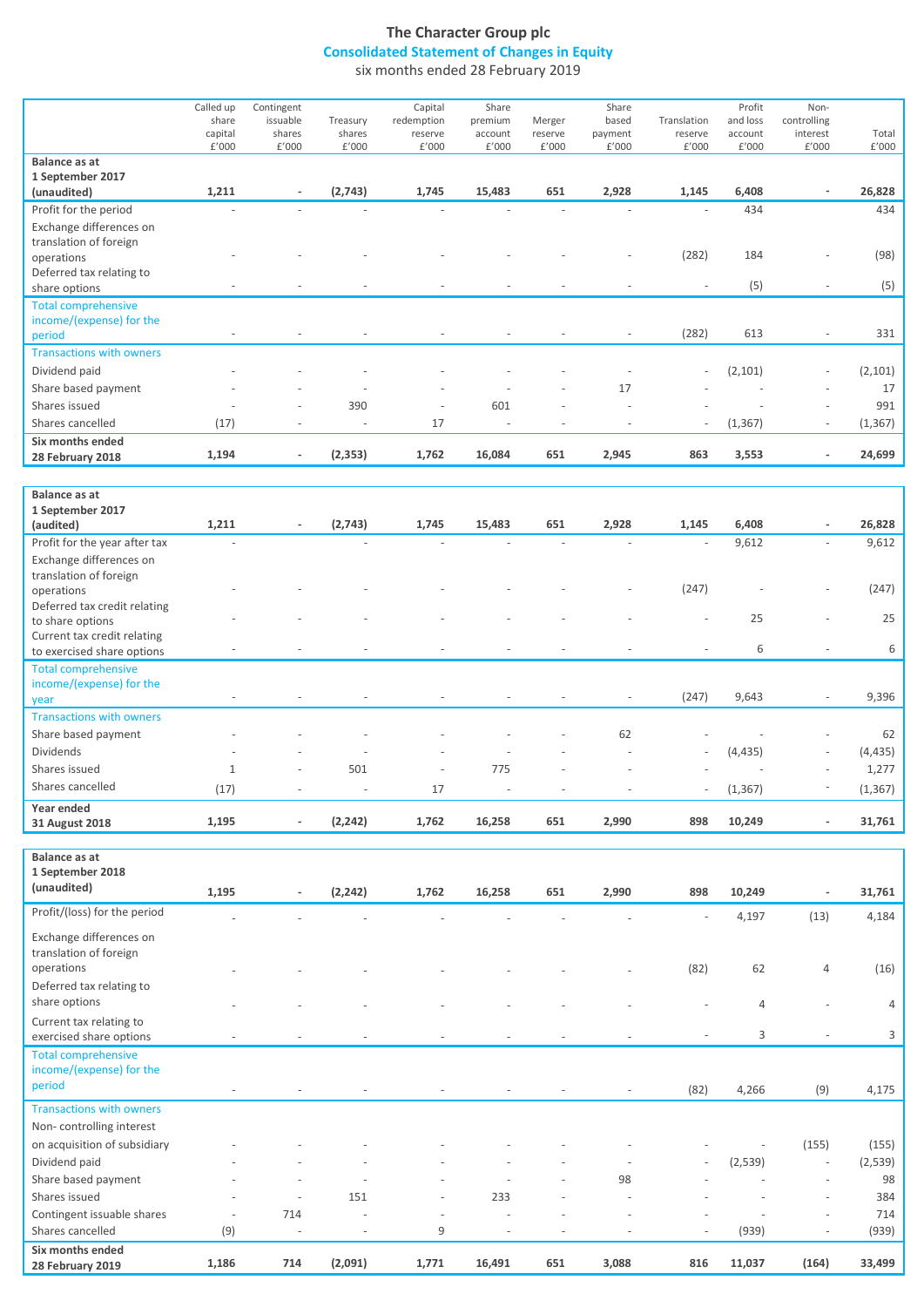# **The Character Group plc Notes to the Financial Statements** six months ended 28 February 2019

# **1. Basis of Preparation**

The financial information set out in this Half Yearly Financial Report has been prepared under International Financial Reporting Standards (IFRS) as adopted by the European Union and in accordance with the accounting policies which will be adopted in presenting the Group's Annual Report and Financial Statements for the year ending 31 August 2019. These are consistent with the accounting policies used in the financial statements for the year ended 31 August 2018 as described in those annual financial statements.

As permitted, this Half Yearly Financial Report has been prepared in accordance with the AIM rules and not in accordance with IAS 34 'Interim Financial Reporting'.

The consolidated financial statements are prepared under the historical cost convention, as modified by the revaluation of certain financial instruments and share based payments at fair value.

These Half Yearly Financial Statements and the financial information for the six months ended 28 February 2018 do not constitute full statutory accounts within the meaning of section 434 of the Companies Act 2006 and are unaudited. These unaudited Half Yearly Financial statements were approved by the Board of Directors on 8 May 2019.

The information for the year ended 31 August 2018 is based on the consolidated financial statements for that year on which the Group's auditor's report was unqualified and did not contain a statement under section 498 (2) or (3) of the Companies Act 2006.

# **2. Acquisition**

On 17 October 2018, the Group agreed to acquire 55% of the equity shareholding in OVG-PROXY A/S, a Danish toy distributor based in Copenhagen. The purchase price comprises an initial cash consideration of DKK2.5 million, with further "earn-out" consideration of up to DKK25 million depending on performance, in each of the years ending 31 December 2018, 2019 and 2020. The first part of any first year earn-out will be satisfied by allotment of ordinary shares of 5p each in the share capital of The Character Group Plc, subject to a cap of 150,000 ordinary shares.

The cash outflow under purchase of a subsidiary of £7,284,000 on the face of the Consolidated Statement of Cash Flows in the six months to 28 February 2019 relates to the following:

|                                                                  | £'000 |
|------------------------------------------------------------------|-------|
| Initial consideration                                            | 294   |
| Invoice discounting                                              | 4,694 |
| <b>Bank borrowings</b>                                           | 2,296 |
| Cash consideration excluding acquisition costs                   | 7,284 |
| Fair value of 150,000 ordinary shares of the Character Group plc | 714   |
| Discounted deferred consideration                                | 1,934 |
| <b>Total consideration</b>                                       | 9.932 |

The acquisition had the following effect on the Group's assets and liabilities:

| Acquisition fair value    | £'000   |
|---------------------------|---------|
| Fixed assets              | 173     |
| Stock                     | 3,683   |
| Trade & other receivables | 8,135   |
| Trade & other payables    | (5,758) |
| Current & deferred tax    | 412     |
| Net Identifiable assets   | 6,645   |
| Goodwill                  | 3,132   |
| Non controlling Interest  | 155     |
|                           | 9.932   |

The principal factor contributing to the goodwill relates to the management team and their extensive knowledge and experience of toy distribution in the Nordic countries. There are no other separately identifiable acquired intangible assets.

#### **3. Going concern**

The Directors consider that the Group has adequate resources to continue operating for the foreseeable future and therefore continue to adopt the going concern basis in preparing the financial statements.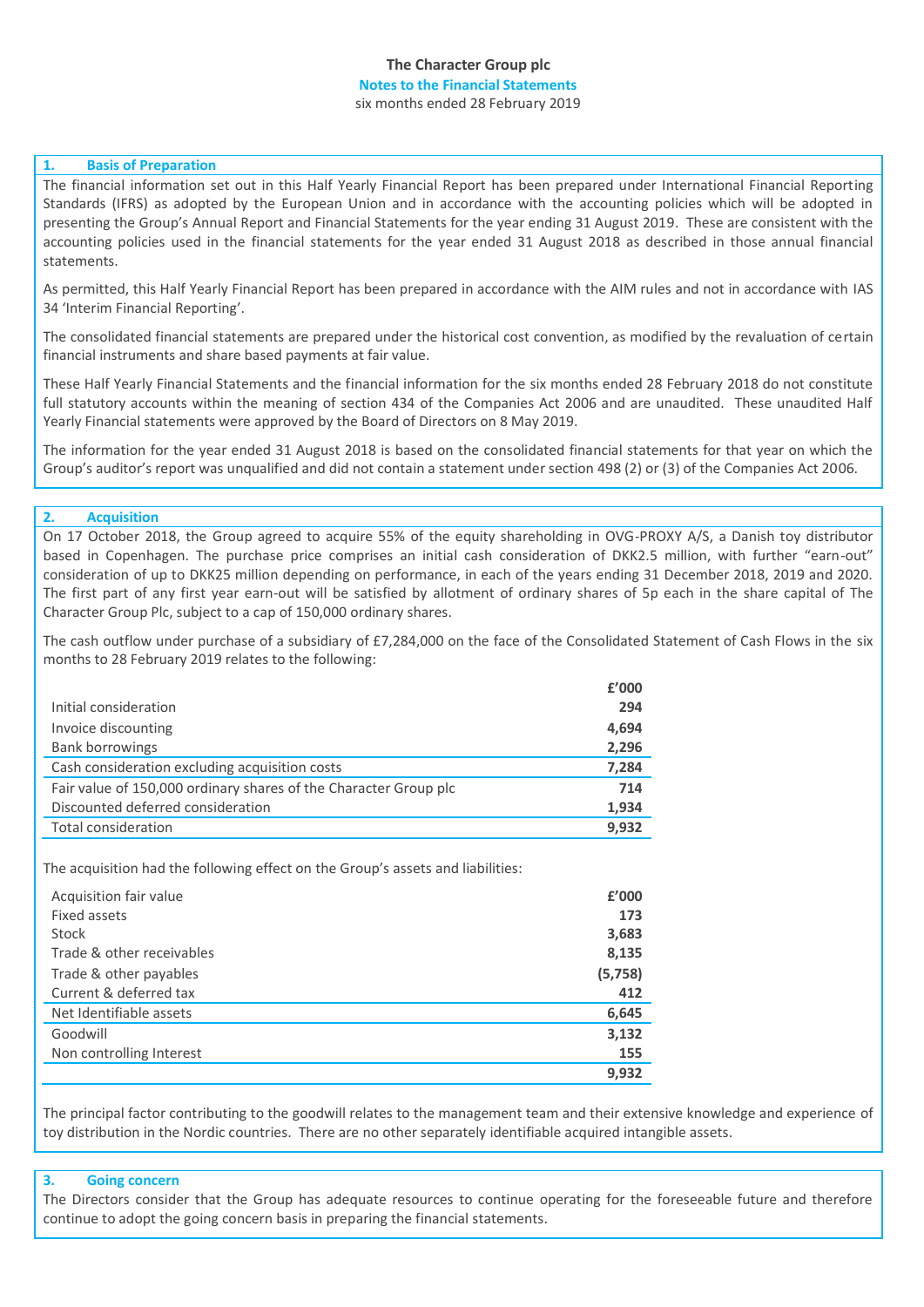| <b>Dividends</b><br>4.                                      |                  |                  |                 |
|-------------------------------------------------------------|------------------|------------------|-----------------|
|                                                             | 6 months ended   | 6 months ended   | 12 months ended |
|                                                             | 28 February 2019 | 28 February 2018 | 31 August 2018  |
|                                                             | (unaudited)      | (unaudited)      | (audited)       |
|                                                             | £'000            | f'000            | f'000           |
| On equity shares:                                           |                  |                  |                 |
| Final dividend paid for the year ended 31 August 2018       |                  |                  |                 |
| 12.00p (2017: 10.00p) per share<br>$\overline{\phantom{a}}$ | 2,539            | 2,101            | 2,101           |
| <b>Interim</b><br>$\overline{\phantom{a}}$                  |                  |                  | 2,334           |
|                                                             | 2,539            | 2,101            | 4,435           |
|                                                             |                  |                  |                 |

# **5. Earnings per share**

Basic earnings per share is calculated by dividing the earnings attributable to ordinary shareholders by the weighted average number of ordinary shares during the period.

Diluted earnings per share is calculated by adjusting the weighted average number of ordinary shares in issue on the assumption of conversion of all dilutive potential ordinary shares. The Group has two (2018: one) categories of dilutive potential ordinary shares, being share options granted where the exercise price is less than average price of the company's ordinary shares during this period, and contingent issuable shares as deferred consideration for acquisition of a subsidiary.

An adjusted earnings per share has also been calculated as, in the opinion of the directors, this will allow shareholders to gain a clearer understanding of the trading performance of the Group.

The calculations are based on the following:

|                                                          | six months ended | six months ended | 12 months ended |
|----------------------------------------------------------|------------------|------------------|-----------------|
|                                                          | 28 February 2019 | 28 February 2018 | 31 August 2018  |
|                                                          | (unaudited)      | (unaudited)      | (audited)       |
|                                                          | £'000            | f'000            | £'000           |
| Profit attributable to equity shareholders of the parent | 4,197            | 434              | 9,612           |
| Financial instruments fair value adjustments net of tax  | 250              | 3,121            | (114)           |
| Profit for adjusted earnings per share                   | 4,447            | 3,555            | 9,498           |
| Weighted average number of shares                        |                  |                  |                 |
| In issue during the year $-$ basic                       | 21,199,172       | 20,964,023       | 21,065,941      |
| Dilutive potential ordinary shares                       | 314,863          | 403,410          | 337,283         |
| Weighted average number of ordinary for diluted          |                  |                  |                 |
| earnings per share                                       | 21,514,035       | 21,367,433       | 21,403,224      |
|                                                          |                  |                  |                 |
| Earnings per share                                       |                  |                  |                 |
| Basic earnings per share (pence)                         | 19.80            | 2.07             | 45.63p          |
| Diluted earnings per share (pence)                       | 19.51            | 2.03             | 44.91p          |
|                                                          |                  |                  |                 |
| Adjusted earnings per share                              |                  |                  |                 |
| Basic earnings per share (pence)                         | 20.98            | 16.96            | 45.09           |
| Diluted earnings per share (pence)                       | 20.67            | 16.64            | 44.38           |
|                                                          |                  |                  |                 |

# **6. Electronic Communications** The Half Yearly Financial Report for the six months ended 28 February 2019 will shortly be available for viewing and download on the Group's website, [www.thecharacter.com.](http://www.thecharacter.com/)